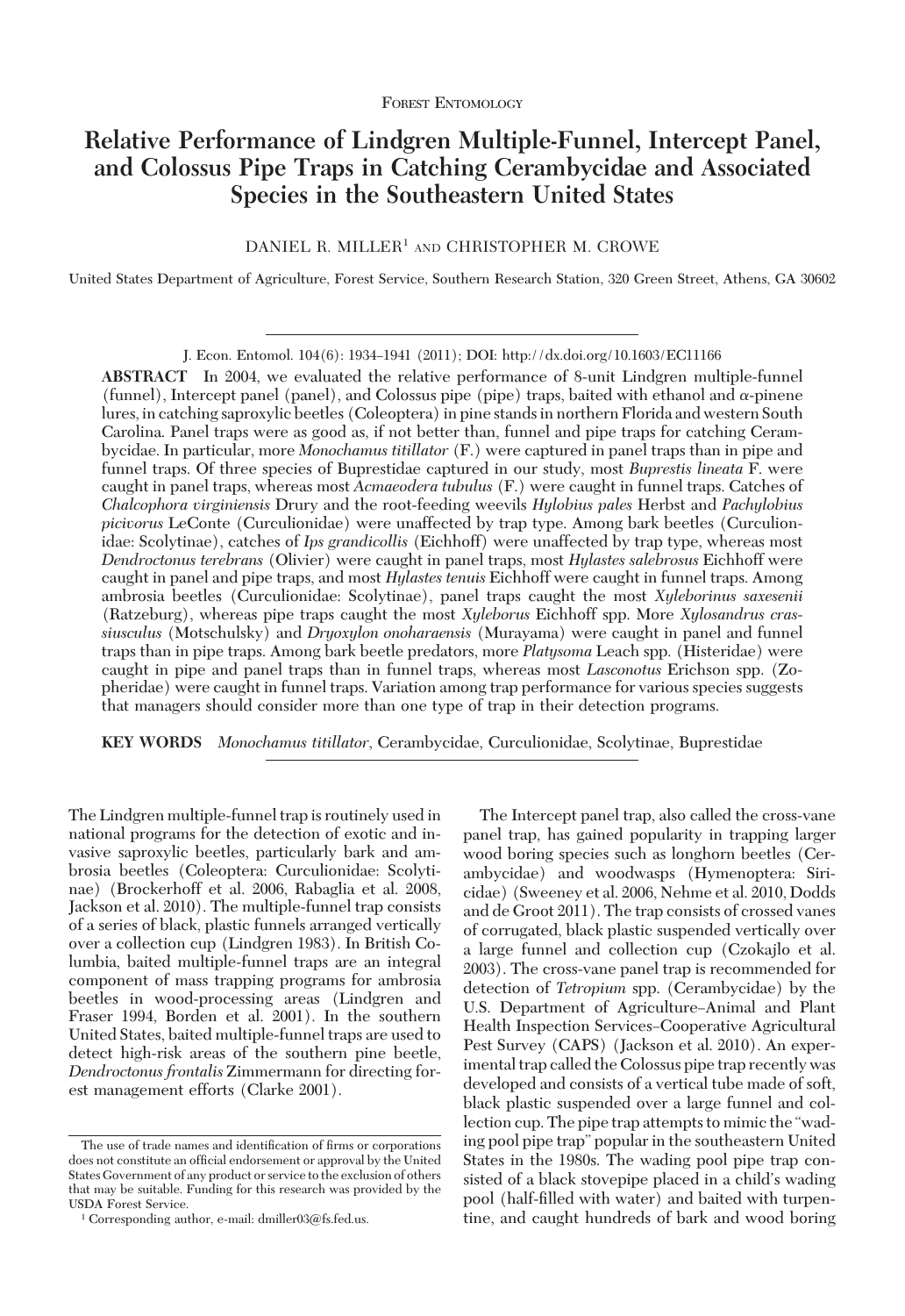

**Fig. 1.** Eight-unit multiple-funnel trap (left), Intercept panel trap (middle) and Colossus pipe trap (right) used in our study. (Online figure in color.)

beetles in Florida and Georgia (Clements and Williams 1981, Fatzinger 1985).

Our objective was to evaluate the relative performance of three commercial traps (baited with ethanol and  $\alpha$ -pinene) in catching common saproxylic beetles in the southeastern United States. Ethanol and  $\alpha$ -pinene are broadly attractive to a diverse group of saproxylic beetles in the southeastern United States (Allison et al. 2004, Miller 2006, Miller and Rabaglia 2009). Our goal is to provide managers with relative measures of efficacy for various target groups of beetles in their selection of trap type in their detection programs.

### **Materials and Methods**

Two experiments were conducted in 2004 using three different traps designed to catch bark and wood boring beetles (Fig. 1). Intercept panel traps (Panel) were obtained from integrated pest management (IPM) Technologies (Portland, OR). Phero Tech Inc. (now Contech Enterprises, Victoria, British Columbia) supplied 8-unit multiple-funnel (Funnel) and Colossus pipe traps (Pipe) as well as ultra-high release (UHR) pouches containing either ethanol (150 ml) or  $\alpha$ -pinene (200 ml; chemical purities  $\geq$ 95%). The enantiomeric purity of  $\alpha$ -pinene was >95% (-). The release rates of ethanol and  $\alpha$ -pinene from UHR pouches were  $\approx$ 1 and 2 g/d, respectively, at 23 $^{\circ}$ C. Rates were provided by the manufacturer.

We employed a behavioral choice type of experiment in a randomized complete block design for both experiments. Ten replicate blocks of three traps per block were set in mature pine stands with one of each trap type within a block: 1) pipe, 2) funnel, and 3) panel. All traps were baited with ethanol and  $(-)$ - $\alpha$ pinene UHR pouches. Traps were set 8 Ð12 m apart within a block, whereas blocks were set 15–50 m apart. Each trap was suspended between trees by rope such that the collection cup was  $0.2-0.5$  m above ground level and no trap was within 3 m of any tree. Collection cups contained  $\approx$ 150 ml of a pink solution of propylene glycol (Peak RV and Marine Antifreeze, Old World Industries Inc., Northbrook, IL) as a killing and preservation medium (Miller and Duerr 2008). Collections of catches were made every 2 wk, with glycol solution replaced on each occasion with fresh solution.

Experiment 1 was conducted 30 March–16 June in the Apalachicola National Forest  $(30.400^{\circ} N, -84.485^{\circ}$ W; elevation  $= 21$  m AMSL) near Tallahassee, FL, whereas experiment  $2$  was conducted  $14$  April $-29$  June in the Sumter National Forest  $(34.483^\circ N, -81.651^\circ W;$ elevation = 121 m AMSL) near Union, SC. Experiment 1 was located in a stand of slash, *Pinus elliottii* Engelmann and longleaf pine, *P. palustris* Miller (Pinaceae), whereas experiment 2 was located in a stand of loblolly pine, *P. taeda* L. Both stands had experienced prescribed burning during the previous year.

Data were analyzed with the SYSTAT (ver. 11.00.01) and SigmaStat (ver. 3.01) statistical packages (SYSTAT Software Inc., Point Richmond, CA). To determine the treatment effects over both locations for species with sufficient numbers  $(N>30)$  at both locations, as well as any interaction between treatment and location, the data were subjected to twoway analysis of variance (ANOVA) using the following model components: 1) location, 2) treatment, and 3) location x treatment (model 1). Trap catch data for model one were transformed by  $\ln(Y+1)$  to remove heteroscedasticity (Pepper et al. 1997). For species with sufficient numbers at only one location, the data were subject to 2-way ANOVA using the following model components: 1) replicate, and 2) treatment (model 2). Model two also was used before conducting the Holm–Sidak multiple comparison procedure to compare means of each species among trap types separately for each location (Glantz 2005). Transformations for data used in model 2 were not required as all data sets satisfied the assumptions of normality and homogeneity of variance (locations analyzed separately). Species names and authors were verified with the Integrated Taxonomic Information System on-line database (ITIS 2011). Voucher specimens were deposited in the Entomology Collection, Museum of Natural History, University of Georgia (Athens, GA).

#### **Results**

**Cerambycidae.** We captured 1,463 common longhorn beetles across both locations. The most abundant species in trap catches were *Xylotrechus sagittatus*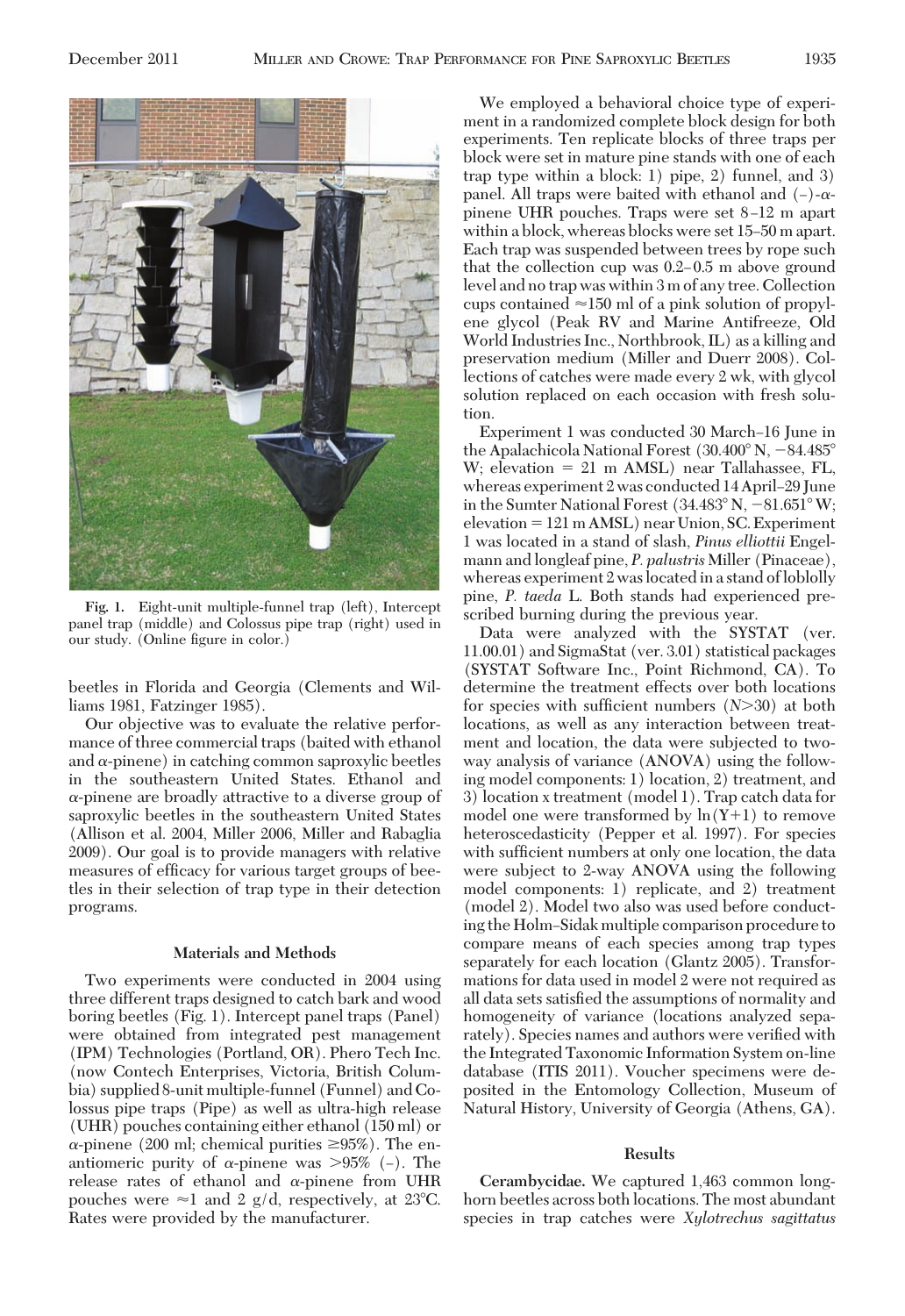| <b>Family Species</b>     | Replicate (nested<br>within $L$ ) |                  | Treatment (T) |                  | Location $(L)$ |                  | T x L        |                  |
|---------------------------|-----------------------------------|------------------|---------------|------------------|----------------|------------------|--------------|------------------|
|                           | $F_{(18,36)}$                     | $\boldsymbol{P}$ | $F_{(2,36)}$  | $\boldsymbol{P}$ | $F_{(1,36)}$   | $\boldsymbol{P}$ | $F_{(2,36)}$ | $\boldsymbol{P}$ |
| Cerambycidae              |                                   |                  |               |                  |                |                  |              |                  |
| Acanthocinus nodosus      | 3.126                             | 0.002            | 4.677         | 0.016            | 14.821         | < 0.001          | 0.531        | 0.593            |
| Arhopalus rusticus        | 1.368                             | 0.207            | 3.369         | 0.046            | 27.655         | < 0.001          | 1.093        | 0.346            |
| Monochamus titillator     | 1.094                             | 0.396            | 15.976        | < 0.001          | 36.625         | < 0.001          | 3.045        | 0.060            |
| Xylotrechus sagittatus    | 2.612                             | 0.007            | 13.058        | < 0.001          | 6.960          | 0.012            | 2.187        | 0.127            |
| Curculionidae             |                                   |                  |               |                  |                |                  |              |                  |
| Hylobius pales            | 1.159                             | 0.342            | 1.394         | 0.261            | 421.534        | < 0.001          | 0.015        | 0.985            |
| Pachylobius picivorus     | 2.998                             | 0.002            | 6.507         | 0.004            | 2.737          | 0.107            | 0.157        | 0.855            |
| Curculionidae: Scolytinae |                                   |                  |               |                  |                |                  |              |                  |
| Dendroctonus terebrans    | 2.886                             | 0.003            | 53.405        | < 0.001          | 0.609          | 0.440            | 1.366        | 0.268            |
| Dryoxylon onoharaensis    | 1.932                             | 0.046            | 63.406        | < 0.001          | 0.068          | 0.795            | 0.022        | 0.979            |
| Hylastes salebrosus       | 2.323                             | 0.015            | 60.985        | < 0.001          | 71.521         | < 0.001          | 0.007        | 0.993            |
| Hylastes tenuis           | 1.059                             | 0.427            | 13.842        | < 0.001          | 77.116         | < 0.001          | 0.249        | 0.781            |
| Ips grandicollis          | 1.105                             | 0.386            | 0.118         | 0.889            | 473.270        | < 0.001          | 0.164        | 0.850            |
| Xyleborinus saxesenii     | 1.581                             | 0.119            | 88.520        | < 0.001          | 171.768        | < 0.001          | 8.115        | 0.001            |
| Xyleborus spp.            | 2.702                             | 0.005            | 85.832        | < 0.001          | 120.413        | < 0.001          | 3.511        | 0.040            |
| Xylosandrus crassiusculus | 2.645                             | 0.006            | 11.832        | < 0.001          | 40.433         | < 0.001          | 0.617        | 0.545            |
| Trogositidae              |                                   |                  |               |                  |                |                  |              |                  |
| Temnochila virescens      | 1.423                             | 0.180            | 18.014        | < 0.001          | 0.984          | 0.328            | 0.502        | 0.609            |
| Tenebroides collaris      | 0.694                             | 0.794            | 3.375         | 0.045            | 18.320         | < 0.001          | 0.033        | 0.967            |

**Table 1. Significance levels for ANOVA (Model 1) on effects of treatment and location on catches of saproxylic beetles in Florida (Expt. 1) and South Carolina (Expt. 2)**

(Germar), *Monochamus titillator* (F.), *Arhopalus rusticus* (LeConte), and *Acanthocinus nodosus* (F.), which all exhibited significant treatment effects with no significant interaction between treatment and location (Table 1). In Florida, catches of *X. sagittatus* in funnel traps were greater than those in pipe traps with catches in panel traps intermediate between the other two treatments (Fig. 2A). In South Carolina, catches of *X. sagittatus* in panel and funnel traps were greater than those in pipe traps (Fig. 2B). In contrast, catches of *M. titillator* were greater in panel traps than in funnel and pipe traps at both locations (Fig. 2C and D). In South Carolina, catches of *A. nodosus* were greater in panel traps than in funnel traps with catches in pipe traps intermediate between the other two treatments (Fig.  $2 \text{ F}$ ). The Holm–Sidak multiple-comparison test could not discern any differences among treatments for *A. nodosus* in Florida (Fig. 2E) or *A. rusticus* at either location (Fig. 2G and H) although ANOVA found significant treatment effects for both species (Table 1). There was no significant treatment effect of trap type on catches of*Acanthocinus obsoletus* (Olivier) in Florida ( $F_{2,18} = 3.459, P = 0.054$ ; Fig. 2I) with a mean  $(\pm \text{SE})$  trap catch of 2.8  $\pm$  0.4 (*N* = 84). Only 24 *A. obsoletus* were caught in South Carolina.

**Buprestidae.** Only three species of ßatheaded woodborers were captured in sufficient numbers for statistical analyses, with a total catch of only 337 across both locations. There was a significant treatment effect on catches of*Buprestis lineata*F. in South Carolina  $(F_{2,18} = 8.195, P = 0.003)$ . Catches in panel traps were greater than those in pipe traps with catches in funnel traps intermediate between the other two treatments (Fig. 3A). Only 24 *B. lineata* were captured in Florida. Catches of *Acmaeodera tubulus* (F.) exhibited a significant treatment effect ( $F_{2,18} = 7.653$ ,  $P = 0.004$ ) with greater numbers caught in funnel traps than in panel and pipe traps (Fig. 3B). There was no treatment



**Fig. 2.** Effects of Colossus pipe (Pipe), Intercept panel (Panel), and Lindgren multiple-funnel (Funnel) traps on catches of *X*. *sagittatus* (A,B); *M*. *titillator* (C,D); *A*. *nodosus* (E,F); and *A*. *rusticus* (G,H) (Cerambycidae) when baited with ethanol and  $(-)$ - $\alpha$ -pinene in Florida (FL) and South Carolina (SC). Means followed by the same letter are not significantly different at  $P = 0.05$  (Holm–Sidak test).  $N =$ Total catch per species and location.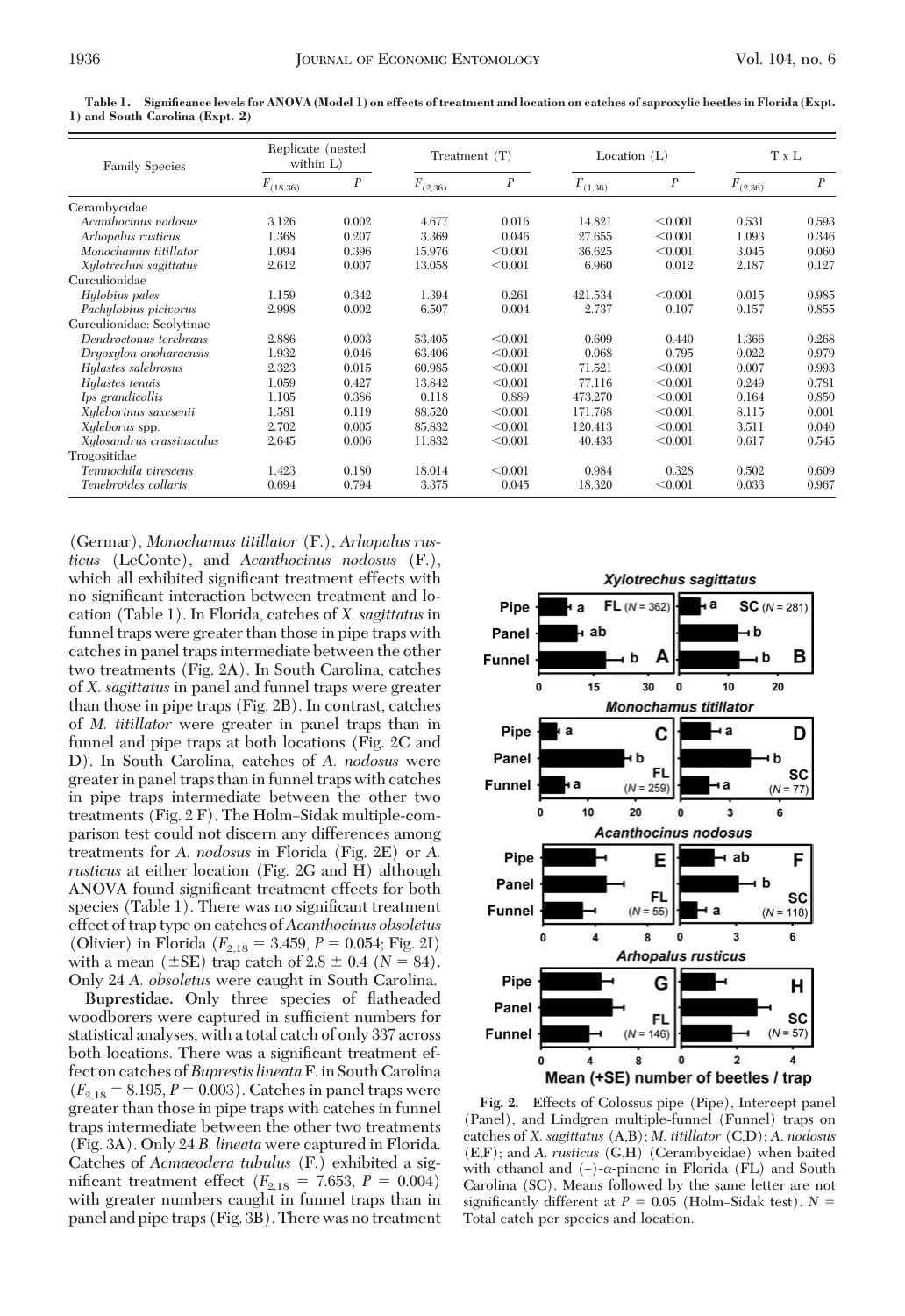

**Fig. 3.** Effects of Colossus pipe (Pipe), Intercept panel (Panel), and Lindgren multiple-funnel (Funnel) traps on catches of *B*. *lineata* (A) and *Acmaeodera tubulus* (B) (Buprestidae) when baited with ethanol and  $(-)$ - $\alpha$ -pinene in Florida (FL) and South Carolina (SC). Means followed by the same letter are not significantly different at  $P = 0.05$ (Holm–Sidak test).  $N =$  Total catch per species and location.

effect on catches of *Chalcophora virginiensis* (Drury) in South Carolina ( $F_{2,18} = 1.500$ ,  $P = 0.250$ ) with a mean trap catch  $(\pm \overline{\text{SE}})$  of 4.0  $\pm$  0.7 (*N* = 121). In Florida, we captured only 13 *C. virginiensis* and only 13 *Chalcophora georgiana* Leconte.

Curculionidae. We caught significant numbers of *Pachylobius picivorus* LeConte and *Hylobius pales* Herbst in our study with total catch of 3,366 across both locations. Trap type had a significant effect on catches of *P. picivorus* (Table 1), although the Holm– Sidak multiple-comparison test could not discern any differences among treatments at either location for *P. picivorus* (Fig. 4). There was no significant treatment effect on trap catches of*H. pales* (Table 1) with overall mean ( $\pm$ SE) catches of 1.6  $\pm$  0.4 and 46.7  $\pm$  4.6 in Florida and South Carolina, respectively (*N* = 47 and  $N = 1,401$ , respectively).

**Curculionidae: Scolytinae.** Bark beetles were the second most abundant group of saproxylic beetles captured in our study, with a total catch of 13,420 across both locations. Trap type had no effect on catches of*Ips grandicollis* (Eichhoff) at eitherlocation (Table 1) with overall mean ( $\pm$ SE) catches of 90.9  $\pm$ 4.7 and 12.3  $\pm$  0.8 in Florida and South Carolina, respectively  $(N = 2,726$  and  $N = 368$ , respectively). In contrast, catches of *Dendroctonus terebrans* (Olivier), *Hylastes tenuis* Eichhoff, and *Hylastes salebrosus* Eichhoff were affected by trap treatment with no significant interaction with location (Table 1). At both locations, catches of *D. terebrans* in panel traps were



**Fig. 4.** Effects of Colossus pipe (Pipe), Intercept panel (Panel), and Lindgren multiple-funnel (Funnel) traps on catches of *P*. *picivorus* (A,B) (Curculionidae) when baited with ethanol and  $(-)$ - $\alpha$ -pinene in Florida (FL) and South Carolina (SC).  $N =$  Total catch per species and location.



**Fig. 5.** Effects of Colossus pipe (Pipe), Intercept panel (Panel), and Lindgren multiple-funnel (Funnel) traps on catches of the bark beetles *D*. *terebrans* (A,B); *H*. *salebrosus* (C,D); and*H*.*tenuis* (E,F) (Curculionidae: Scolytinae) when baited with ethanol and  $(-)$ - $\alpha$ -pinene in Florida (FL) and South Carolina (SC). Means followed by the same letter are not significantly different at  $P = 0.05$  (Holm–Sidak test).  $N =$ Total catch per species and location.

greater than those in pipe and funnel traps (Fig. 5A and B). Catches of *D. terebrans* were greater in pipe traps than in funnel traps in South Carolina but not Florida. At both locations, catches of *H. salebrosus* were greatest in pipe traps, followed by catches in panel traps and then catches in funnel traps (Fig. 5C and D). Catches of *H. tenuis* were greatest in pipe and panel traps and lowest in funnel traps at both locations (Fig. 5E and F).

Ambrosia beetles were the most abundant group of saproxylic species, with a total catch of 22,980 across both locations. The four most abundant species were *Xyleborinus saxesenii* (Ratzeburg),*Xyleborus*Eichhoff spp., *Xylosandrus crassiusculus* (Motschulsky), and *Dryoxylon onoharaensis* (Murayama). Catches of all four species were affected by treatments (Table 1). There was a significant interaction between location and treatment for *X. saxesenii,* although the overall result on trap catches was the same in Florida and South Carolina. At both locations, catches of *X. saxesenii* were greatest in panel traps and lowest in pipe traps with catches in funnel traps intermediate between the two (Fig. 6A and B). The overall effect of trap type on catches of *Xyleborus* spp. was the same at both locations (Fig. 6C and D) even though there was a significant interaction between treatment and location (Table 1). The greatest catches of *Xyleborus* spp. were in pipe traps and the lowest catches were in funnel traps with catches in panel traps intermediate between the other two treatments at both locations (Fig. 6C and D). Catches of *X. crassiusculus* and *D.*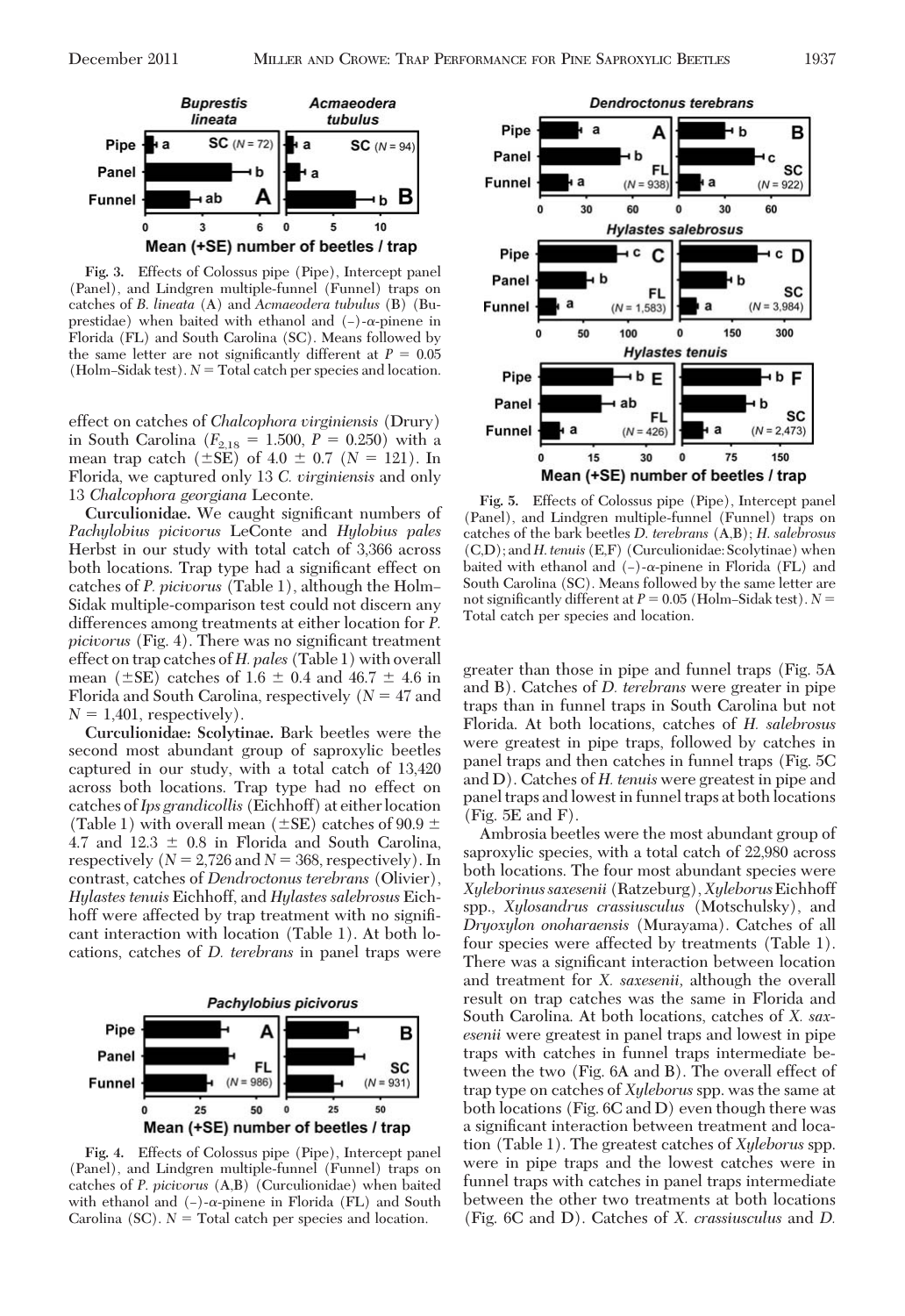

**Fig. 6.** Effects of Colossus pipe (Pipe), Intercept panel (Panel), and Lindgren multiple-funnel (Funnel) traps on catches of the ambrosia beetles *X*. *saxesenii* (A,B); *Xyleborus* spp. (C,D);*X*. *crassiusculus* (E,F); and*D*. *onoharaensis* (G,H) (Curculionidae: Scolytinae) when baited with ethanol and  $(-)$ - $\alpha$ -pinene in Florida (FL) and South Carolina (SC). Means followed by the same letter are not significantly different at  $P = 0.05$  (Holm-Sidak test).  $N =$  Total catch per species and location.

*onoharaensis* were both affected by trap treatment without any significant interaction between Florida and South Carolina (Table 1). At both locations, panel and funnel traps caught more *X. crassiusculus* and *D. onoharaensis* than pipe traps with no difference between panel and funnel traps for either species (Fig.  $6E-H$ ).

**Cleridae, Cucujidae, Histeridae, Trogositidae, and Zopheridae.** Six species of bark and ambrosia beetle predators were captured in our study, with a total count of 4,120 across six families of Coleoptera. Catches of *Temnochila virescens* (F.) and *Tenebroides collaris* (Sturm) (Trogositidae) were affected by trap type with no interaction with location (Table 1). In Florida, catches of *T. virescens* were greater in panel traps than in funnel and pipe traps (Fig. 7A) whereas the greatest catches of *T. virescens* in South Carolina were in panel traps and the lowest catches were in pipe traps with funnel traps intermediate between the two other treatments (Fig. 7B). In Florida, catches of *T. collaris* were greater in pipe traps than in funnel traps with panel trap catches intermediate between the two other treatments (Fig. 7C). Even though the



**Fig. 7.** Effects of Colossus pipe (Pipe), Intercept panel (Panel), and Lindgren multiple-funnel (Funnel) traps on catches of*T*. *virescens* (A,B);*T*. *collaris* (C,D) (Trogositidae); *Lasconotus* spp. (E); (Zopheridae); and *Platysoma* spp. (F) (Histeridae) when baited with ethanol and  $(-)$ - $\alpha$ -pinene in Florida (FL) and South Carolina (SC). Means followed by the same letter are not significantly different at  $P = 0.05$ (Holm–Sidak test).  $N =$  Total catch per species and location.

Holm–Sidak multiple-comparison test could not discern any differences among treatments for *T. collaris* in South Carolina (Fig. 7D), the catch pattern is likely the same for *T. collaris* in South Carolina as in Florida, as there was no significant interaction between treatment and location (Table 1).

Treatments had a significant effect on catches of *Lasconotus* Erichson spp. (Zopheridae) in Florida  $(F_{2,18} = 28.748, P \le 0.001)$  with catches in funnel traps greater than those in pipe and panel traps (Fig. 7E). Catches of *Platysoma* Leach spp. (Histeridae) in Florida were affected by trap treatment  $(F_{2,18} = 10.215,$  $P = 0.001$ ) with catches in pipe and panel traps greater than those in funnel traps (Fig. 7 F). There was no significant treatment effect on catches of *Thanasimus dubius* (F.) (Cleridae) in South Carolina ( $F_{2,18}$  = 2.382,  $P = 0.121$ ) with a mean ( $\pm$ SE) trap catch of  $11.6 \pm 1.6$  ( $N = 347$ ). Catches of *Cucujus clavipes* (F.) (Cucujidae) were not affected by trap type in South Carolina  $(F_{2,18} = 1.929, P = 0.174)$  with a mean ( $\pm$ SE) trap catch of  $4.7 \pm 0.7$  ( $N = 141$ ). Catches of *T. dubius* and *C. clavipes* were <10 in Florida as were catches of *Platysoma* spp. and *Lasconotus* spp. in South Carolina.

#### **Discussion**

The effects of trap attributes on catches of saproxylic insects have received some attention in recent years, particularly for larger species such as longhorn beetles because of introductions of exotic woodborers into North America. Black intercept traps are better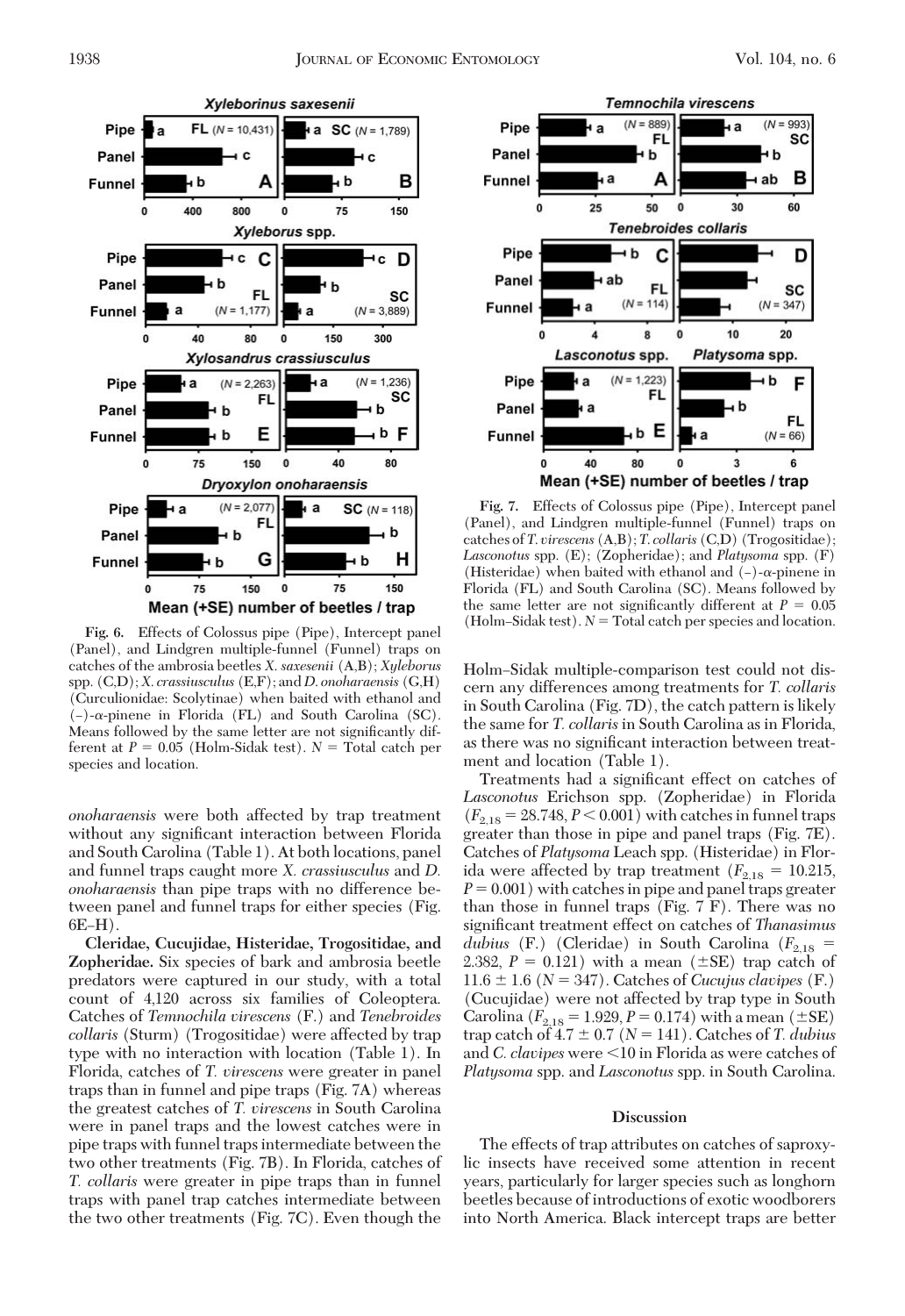| Highest performance | Wood borers     | Bark beetles    | Ambrosia<br>beetles | Weevils      | Predators         |
|---------------------|-----------------|-----------------|---------------------|--------------|-------------------|
| Panel               | M. titillator   | D. terebrans    | X. saxesenii        |              | T. virescens (FL) |
| Funnel              | A. tubulus      |                 |                     |              | Lasconotus spp.   |
| Pipe                |                 |                 | Xyleborus spp.      |              |                   |
| Panel & Funnel      | X. sagittatus   |                 | X. crassiusculus    |              | T. virescens (SC) |
|                     | B. lineata      |                 | D. onoharaensis     |              |                   |
| Panel & Pipe        | A. nodosus (SC) | H. salebrosus   |                     |              | T. collaris (FL)  |
|                     |                 | H. tenuis       |                     |              | Platysoma spp.    |
| None                | A. rusticus     | I. grandicollis |                     | H. pales     | T. dubius         |
|                     | A. nodosus (FL) |                 |                     | P. picivorus | T. collaris (SC)  |
|                     | A. obsoletus    |                 |                     |              |                   |
|                     | C. virginiensis |                 |                     |              |                   |
|                     |                 |                 |                     |              |                   |

**Table 2. Summary of trap performance for saproxylic beetles from Figs. 2–7**

than clear intercept traps in catching *Monochamus scutellatus* (Say), *Monochamus mutator* LeConte, and the buprestid *Buprestis maculativentris* Say (de Groot and Nott 2001). The length of funnel traps (i.e., number of funnels) can affect catches of some species of saproxylic beetles. In Florida, more *A. rusticus* were captured in 16-unit multiple-funnel traps than in 8-unit traps, all baited with ethanol and  $\alpha$ -pinene (Miller and Crowe 2009). Escape of trapped longhorns and associated species in collection cups can be reduced with the use of a liquid solution of water and salt or propylene glycol (Morewood et al. 2002, de Groot and Nott 2003, Sweeney et al. 2006, Miller and Duerr 2008).

In our study, the relative performance of three types of commercial traps in catching woodborers and associated saproxylic beetles varied between species (Table 2), and differed from other studies in part. We found that in the southeastern United States, Intercept panel traps were as good as, if not better than, 8-unit multiple-funnel and Colossus pipe traps in catching five common species of pine Cerambycidae: *X. sagittatus, M. titillator, A. nodosus, A. obsoletus,* and *A. rusticus* (Table 2). In particular, greater numbers of *M. titillator* were caught in panel traps than in pipe and funnel traps.

McIntosh et al. (2001) found that an experimental cross-vane trap outperformed a 12-unit multiple-funnel trap in catching *M. scutellatus* and *M. obtusus* in British Columbia. In contrast, Morewood et al. (2002) found that catches of *M. scutellatus* and *M. obtusus* Casey were not different between 12-unit multiplefunnel and an experimental cross-vane trap (baited with ethanol and  $\alpha$ -pinene). Similarly, de Groot and Nott (2001) found no difference in catches of *M. scutellatus, M. mutator,* and *M. notatus* (Drury) between experimental pipe and experimental cross-vane intercept traps, or between 12-unit multiple-funnel and Intercept panel traps for *M. scutellatus* and *M. mutator,* although a black, experimental cross-vane trap caught the most *M. scutellatus* (de Groot and Nott 2003).

We found that funnel and panel traps caught more *X. sagittatus* than pipe traps (Table 2), whereas the panel trap seemed to weakly outperform the other two traps for *A. rusticus* and *A. nodosus.* Catches of *A. obsoletus* were unaffected by trap type. Similarly,

Dodds et al. (2010) found that Intercept panel traps caught more *X. sagittatus*than 12-unit multiple-funnel traps, whereas *Asemum striatum* (L.) and *Acmaeops proteus* Kirby were largely unaffected by trap type. McIntosh et al. (2001) found that an experimental cross-vane trap outperformed a multiple-funnel trap in catching *Arhopalus* Audinet-Seville spp., *Asemum* Eschscholtz spp., and *Xylotrechus longitarsis* Casey. Similarly, Morewood et al. (2002) found that more *X. longitarsis, Arhopalus asperatus* (LeConte) and *A. striatum* were caught in cross-vane traps than in similarly-baited 12-unit multiple-funnel traps.

With respect to Buprestidae, we found that panel traps caught more *B. lineata* than pipe traps (Table 2). Trap type had no effect on catches of *C. virginiensis*to traps baited with ethanol and  $\alpha$ -pinene, whereas catches of *A. tubulus* were greater in funnel traps than in pipe and panel traps. McIntosh et al. (2001) found that an experimental cross-vane trap outperformed a multiple-funnel trap with*Buprestis adjecta* (LeConte) and *C. virginiensis* but not with *Buprestis laeviventris* (LeConte), *Buprestis aurulenta* L., *Dicerca tenebrosa* (Kirby), and *Chrysobothrix* Eschscholtz spp. Morewood et al. (2002) found no effect of trap type on catches of the buprestids *C. virginiensis, D. tenebrosa, Cypriacis aurulenta* (L.), *Buprestis lyrata* Casey, and *Buprestis subornata* (LeConte) when baited with ethanol and  $\alpha$ -pinene in British Columbia. Similarly, de Groot and Nott (2003) found no difference between 12-unit multiple-funnel and Intercept panel traps for catching *B. maculaventis, Dicerca tenebrosa* (Kirby) and *C. virginiensis* in Ontario.

Some variation in trap performance is evident among associated species of saproxylic beetles. In our study, we found that catches of two species were highest in panel traps and catches of another species were highest in pipe traps. Panel and funnel traps performed equally for two other species, whereas and pipe and panel traps performed equally for two other species. There was no effect of trap type on catches of the eighth species (Table 2). Neither species of weevils were affected by trap type. In monitoring trap performance for eight species of bark and ambrosia beetles in New Hampshire, Dodds et al. (2010), found that catches of two species were higher in Intercept panel traps than in 12-unit funnel traps. The perfor-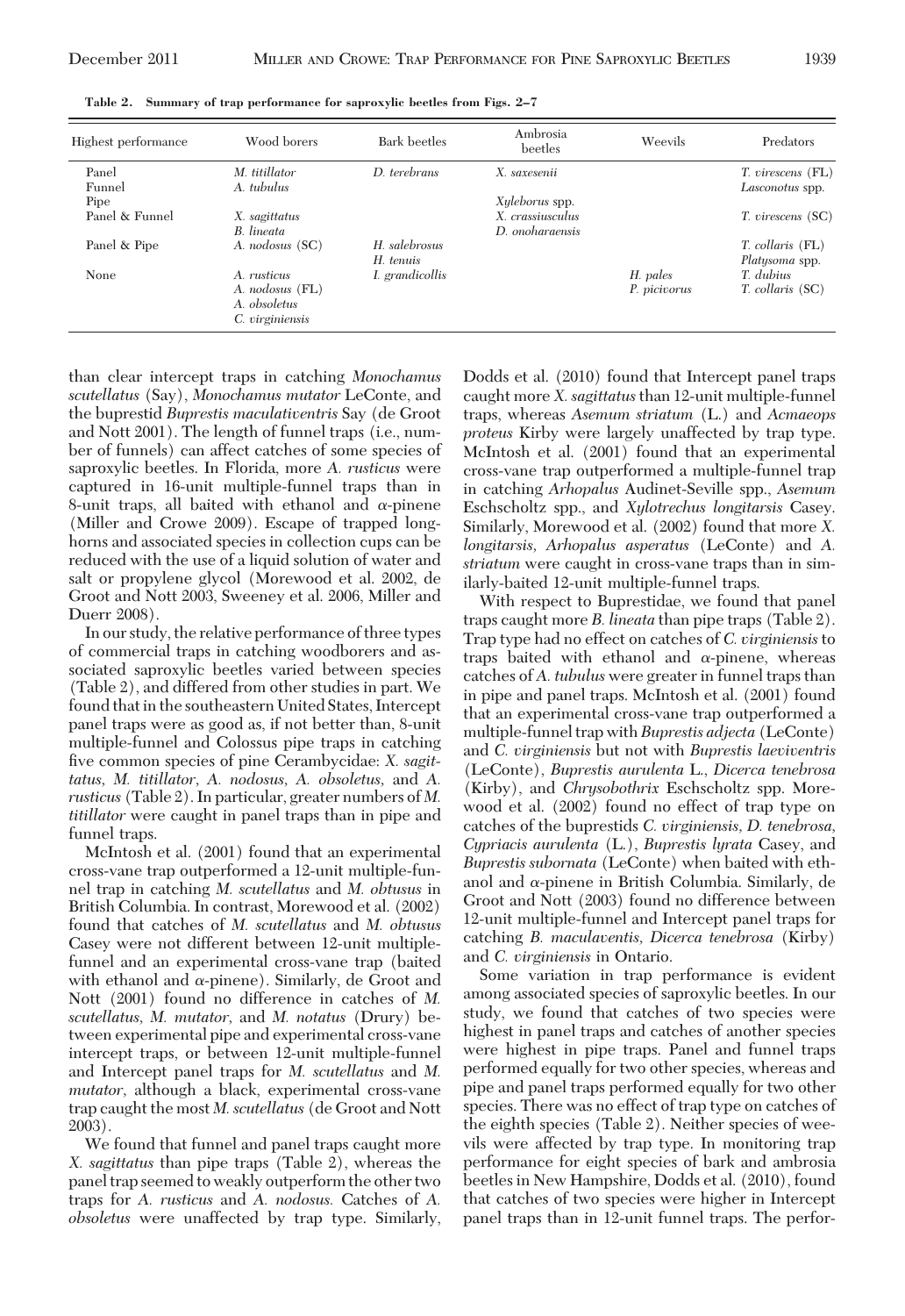**Table 3. Dimensional differences between 8-unit multiple-funnel (Funnel), Intercept panel (Panel) and Colossus pipe (Pipe) traps**

| Feature                            | Funnel                 | Panel                  | Pipe                   |
|------------------------------------|------------------------|------------------------|------------------------|
| Visual ht                          | 77 cm                  | 113 cm                 | 163 cm                 |
| Visual width                       | $19 \text{ cm}$        | $31 \text{ cm}$        | $21 \text{ cm}$        |
| Interception Area                  | $0.35 \; \mathrm{m}^2$ | $0.88 \; \mathrm{m}^2$ | $0.70 \;{\rm m}^2$     |
| Catchment area of<br>bottom funnel | $0.03 \; \mathrm{m}^2$ | $0.10 \text{ m}^2$     | $0.25 \; \mathrm{m}^2$ |

mance of the two traps was no different among the remaining six species.

We hypothesize that most of the variation in trap performance likely relates to interactions of hostchoice and landing behaviors by beetles with trap attributes and release rates of ethanol and  $\alpha$ -pinene. The physical attributes of the traps present differences in visual silhouettes for orientation, interception areas for immediate knock-down, and catchment areas of bottom collection funnels (Fig. 1; Table 3). Plumes of host attractants are likely affected by trap shape and positioning of lures on traps.

There is very little empirical data about the decisions saproxylic beetles make in search of a suitable host. The current hypothesis that silhouette alone can explain trap performance does not seem to be the complete picture. Extensive studies are required to describe the types of behaviors that saproxylic beetles exhibit as they approach or circle a target. Landing behaviors, once a choice is made, may well explain the propensity of one trap to outperform another type of trap in catching beetles. Some species may take off soon after landing, possibly landing again on the same trap or moving on to another host or trap. Exploratory behaviors once a beetle lands on a tree may result in an increased potential of capture in traps like the funnel trap. Most saproxylic beetles orient to stumps, downed trees and scattered woody debris rather than live standing trees. Unlike standing trees, downed woody debris can be tangled and complicated to orient through, with beetles exploring such structures to find appropriate breeding materials.

Understanding these behaviors and the variation between species may help us to better understand the community ecology of saproxylic insects as well as to develop better monitoring tools for native and exotic species. Based on our results and those of Dodds et al. (2010), we suggest that government agencies should consider more than one type of trap in their detection programs when targeting a broad spectrum of saproxylic beetles as no single trap type seems to be the best performer for all species of saproxylic beetles in the southeastern United States.

## **Acknowledgments**

We thank Chris Asaro and Dana Johnson for field and laboratory assistance; the staff of the Sumter and Apalachicola National Forests for access and field assistance; and Jeremy Allison, Kevin Dodds, and two anonymous referees for reviews of the manuscript.

#### **References Cited**

- **Allison, J. D., J. H. Borden, and S. J. Seybold. 2004.** A review of the chemical ecology of the Cerambycidae (Coleoptera). Chemoecology 14: 123–150.
- **Borden, J. H., L. J. Chong, R. Gries, and H. D. Pierce, Jr. 2001.** Potential for nonhost volatiles as repellents in integrated pest management for ambrosia beetles. Integr. Pest Manag. Rev. 6: 221-236.
- **Brockerhoff, E. G., D. C. Jones, M. O. Kimberley, D. M. Suckling, and T. Donaldson. 2006.** Nationwide survey for invasive wood-boring and bark beetles (Coleoptera) using traps baited with pheromones and kairomones. For. Ecol. Manag. 228: 234-240.
- **Clarke, S. 2001.** Review of the operational IPM program for the southern pine beetle. Integr. Pest Manag. Rev. 6: 293–301.
- **Clements, R. W., and H. G. Williams. 1981.** Attractants, techniques, and devices for trapping bark beetles. U.S. Dep. Agric.-Forest Service, Southeastern Forest Experiment Station Research Note SE-309. Asheville, NC.
- **Czokajlo, D., J. McLaughlin, L. I. Abu Ayyash, S. Teale, J. Wickham, J. Warren, R. Hoffman, B. Aukema, K. Raffa, and P. Kirsch. 2003.** Intercept panel trap effective in management of forest Coleoptera, pp. 125–126. *In* M. L. McManus and A. M. Liebhold (eds.), Proceedings: Ecology, Survey and Management of Forest Insects. U.S. Dep. Agric.–Forest Service, Northeastern Research Station General Technical Report NE-311. Newton Square, PA.
- **Dodds, K. J., and P. de Groot. 2011.** Sirex, surveys, and management: challenges of having *Sirex noctilio* in North America, pp. 265–286. *In* B. Slippers, M. J. Wingfield and P. de Groot (eds.), The Sirex Woodwasp and Its Fungal Symbiont: Research and Management of a Worldwide Invasive Pest. Springer, Dordrecht, The Netherlands.
- **Dodds, K. J., G. D. Dubois, and E. R. Hoebeke. 2010.** Trap type, lure placement, and habitat effects on Cerambycidae and Scolytinae (Coleoptera) catches in the northeastern United States. J. Econ. Entomol. 103: 698-707.
- **Fatzinger, C. W. 1985.** Attraction of the black turpentine beetle (Coleoptera: Scolytidae) and other forest Coleoptera to turpentine-baited traps. Environ. Entomol. 14: 768-775.
- **Glantz, S. A. 2005.** Primer of biostatistics, p. 520. McGraw-Hill Professional, New York.
- **de Groot, P., and R. Nott. 2001.** Evaluation of traps of six different designs to capture pine sawyer beetles (Coleoptera: Cerambycidae). Agric. For. Entomol. 3: 107– 111.
- **de Groot, P., and R.W. Nott. 2003.** Response of *Monochamus* (Col., Cerambycidae) and some Buprestidae to ßight intercept traps. J. Appl. Entomol. 127: 548-552.
- **ITIS. 2011.** Integrated Taxonomic Information System. The Smithsonian Institution, Washington DC. (www.itis.gov/ index.html).
- **Jackson, L., T. Price, and G. Smith. 2010.** Exotic wood borer/ bark beetle national survey guidelines. Revised 2010 Manual. U.S. Dep. Agric.-APHIS, PPQ. Raleigh, NC. 246 p. (http://caps.ceris.purdue.edu/survey/manual/ ewbb guidelines).
- **Lindgren, B. S. 1983.** A multiple-funnel trap for scolytid beetles (Coleoptera). Can. Entomol. 115: 299-302.
- **Lindgren, B. S., and R. G. Fraser. 1994.** Control of ambrosia beetle damage by mass trapping at a dryland log sorting area in British Columbia. For. Chron. 70: 159-163.
- **McIntosh, R. L., P. J. Katinic, J. D. Allison, J. H. Borden, and** D. L. Downey. 2001. Comparative efficacy of five types of traps for woodborers in the Cerambycidae, Buprestidae and Siricidae. Agric. For. Entomol. 3: 113-120.